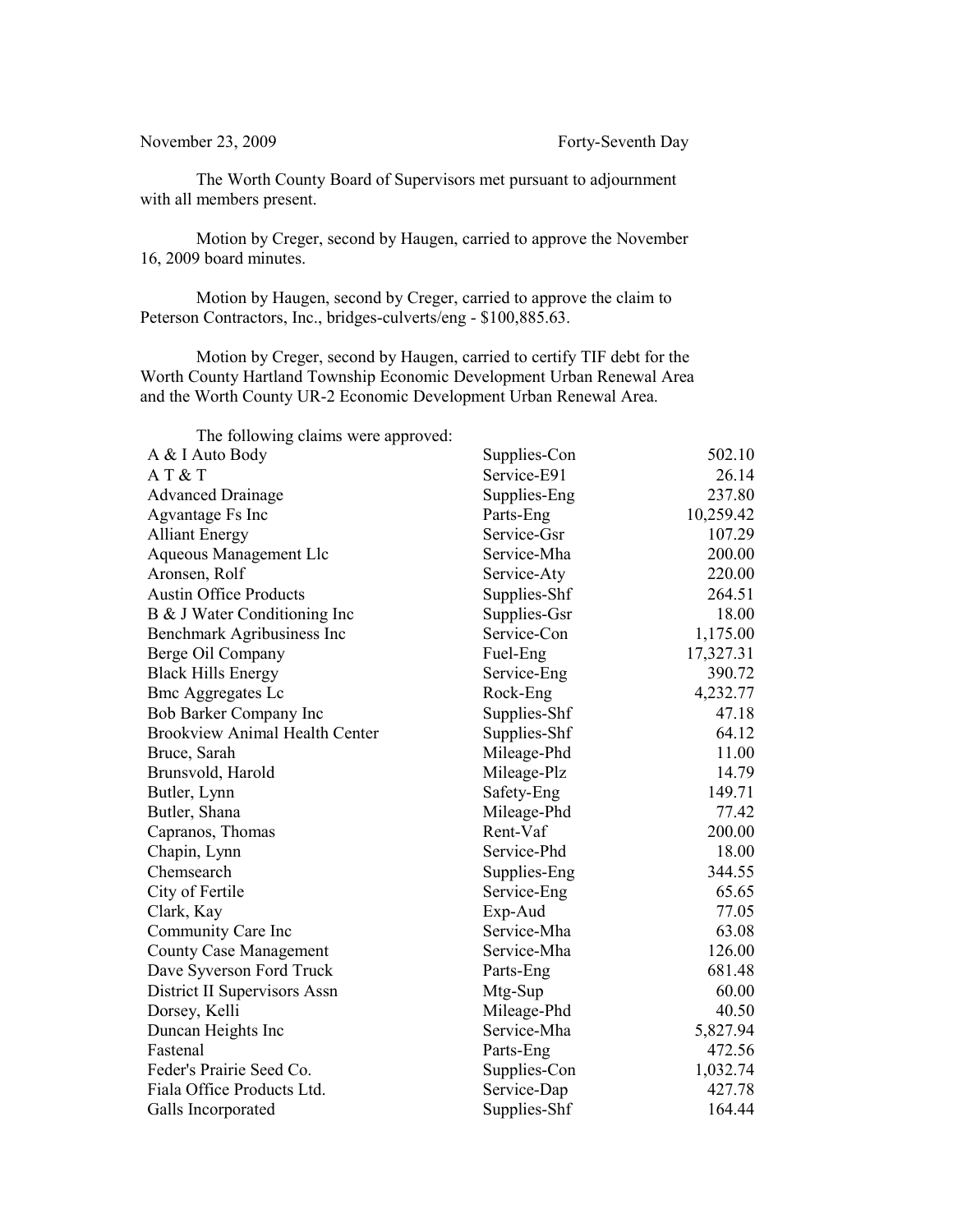| Greve Law Office               | Rent              | 300.00     |
|--------------------------------|-------------------|------------|
| Greve, Jeff                    | Exp-Aty           | 244.90     |
| Hanson, Jeanette               | Mileage-Phd       | 72.00      |
| Hanson, Patricia               | Exp-Mha           | 207.28     |
| Harris, Paula                  | Mileage-E911      | 142.80     |
| Hawkeye Foodservice Dist       | Supplies-Shf      | 525.99     |
| <b>Heartland Power Coop</b>    | Service-Eng       | 103.00     |
| <b>Heartland Technology</b>    | Service-Dap       | 37.50      |
| Hengesteg, Clair               | Mileage-Plz       | 9.69       |
| Hennigar, Gary                 | Labor-Gsr         | 872.16     |
| Huebner, Cheryl                | Mileage-Phd       | 231.85     |
| I Wireless                     | Service-Shf       | 624.78     |
| Idals-Apiary Program           | Fees-Api          | 200.00     |
| <b>Interstate Motor Trucks</b> | Service-Eng       | 727.92     |
| Iowa State University          | Edu-Eng           | 430.00     |
| Isac Group Health              | Cobra Ins Premium | 2,091.00   |
| Johnson, Hal                   | Rent              | 940.00     |
| L R Falk Const Co              | Rock-Eng          | 38,216.43  |
| <b>Larsen Plumbing</b>         | Service-Cap       | 1,801.89   |
| Larson Contracting, Inc.       | Service-Gsr       | 3,088.00   |
| <b>Lawson Products Inc</b>     | Supplies-Con      | 397.08     |
| Lawyer, Ted                    | Mileage-Plz       | 16.32      |
| Lee, Michael                   | Reimb-Eng         | 9.99       |
| Lexis-Nexis                    | Service-Att       | 128.00     |
| Liberty Square                 | Service-Mha       | 1,979.66   |
| Liberty Tire Recycling Service | Service-Sdp       | 588.43     |
| Low's Standard                 | Fuel-Asr          | 73.00      |
| Lupkes, Jayne                  | Mileage-Plz       | 12.24      |
| Manly Junction Signal          | Exp-Plz           | 853.09     |
| Marshall & Swift Inc           | Service-Shf       | 215.61     |
| Martin Marietta Aggregates     | Rock-Eng          | 3,580.47   |
| Mason City Business Systems    | Service-Trs       | 167.95     |
| Mathy Construction             | Supplies-Eng      | 599.00     |
| Mc Clure Engineering Co        | Service-Cap       | 13,440.00  |
| Mercy Medical Center-North Ia  | Service-E911      | 35.30      |
| Metal Culverts Inc             | Supplies-Eng      | 462.31     |
| Mittelstadt                    | Service-Mex       | 330.00     |
| Myli, Diane                    | Mileage-Phd       | 78.40      |
| North Country Equipment        | Parts-Eng         | 409.89     |
| North Iowa Vocational          | Service-Mha       | 970.26     |
| Northern Iowa Therapy Pc       | Service-Phd       | 630.00     |
| Northwood Ag Products          | Supplies-Con      | 142.65     |
| Northwood Anchor               | Service-Plz       | 1,026.48   |
| Northwood Lumber Co            | Supplies-Con      | 143.00     |
| Northwood True Value           | Supplies-Aud      | 76.47      |
| Northwood Welding Inc          | Supplies-Eng      | 121.52     |
| Northwoods State Bank          | Loan Payment      | 115,800.00 |
| Olsen, Laurie                  | Mileage-Aud       | 52.59      |
| Olson, Tanya                   | Mileage-Shf       | 144.84     |
| <b>Olsons Trading Post Inc</b> | Supplies-Eng      | 248.76     |